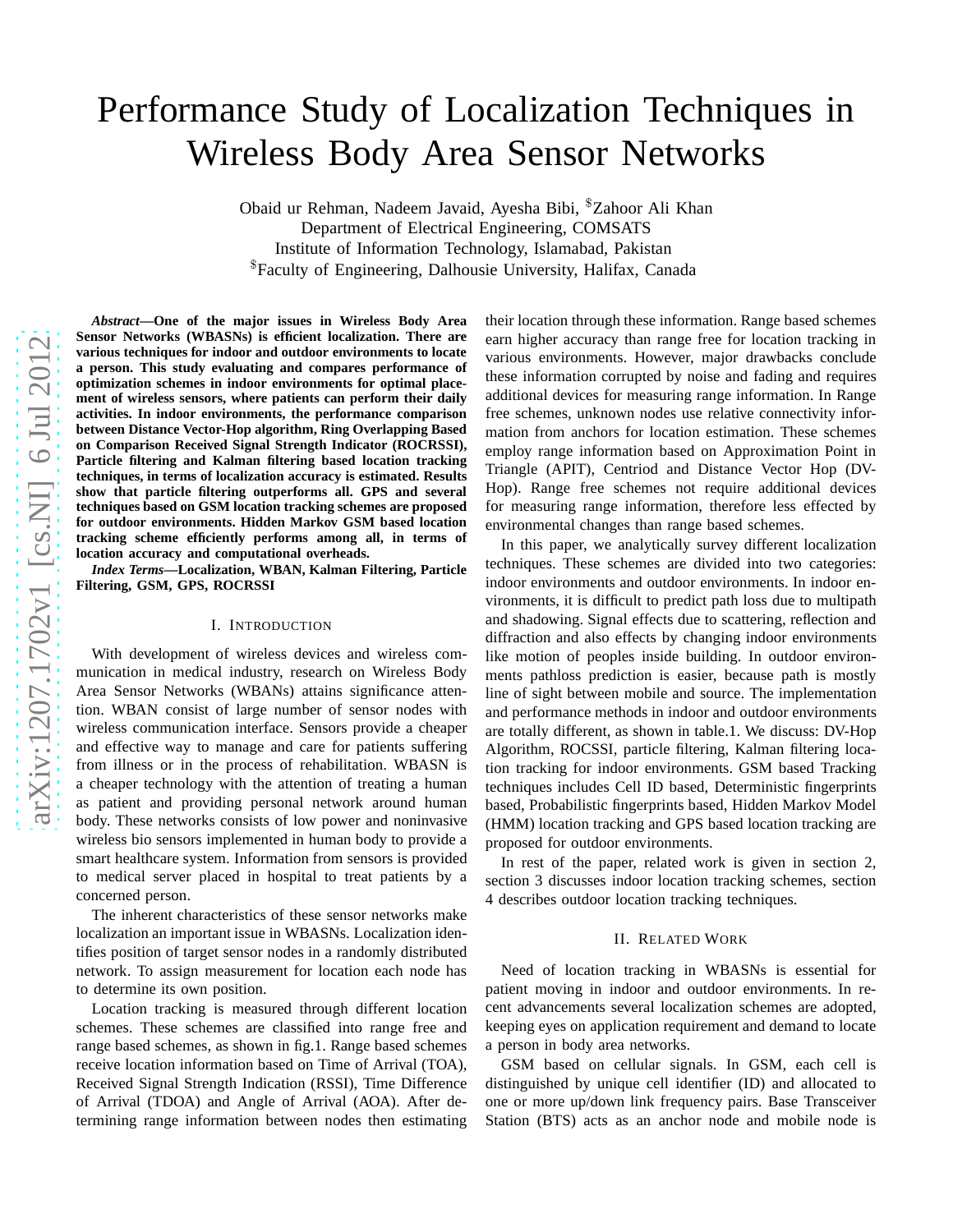

Fig. 1. Hierarchy of Location Tracking Techniques

Table.1.Comparison of Indoor and Outdoor Location Tracking

| Features        | Outdoor                           | Indoor                              |
|-----------------|-----------------------------------|-------------------------------------|
| Path loss model | Linear                            | Affected by Multipath and Shadowing |
| Accuracy        | Easy to achieve but not necessary | Difficult to achieve but important  |
| Space           | Wide and not limited              | Small and mostly Rectangular        |
| Deployment      | Random and Ad-Hoc                 | Can be Planned                      |
| <b>Maps</b>     | Global                            | Local                               |

moving within range of these anchors. Position is determined by taking average of received anchor positions [1].

RSSI based algorithm is used to track location of a person. Spatial Diversity is used to combat fading effects, a ring is generated when target node is between two anchor nodes (Beacon Nodes). After generating a series of rings, we count number of times area is covered. Gravity is calculated at centre of area to find accurate location [2].

Particle filtering based localization algorithm is used Bayesian Posterior probabilistic distribution method to estimate unknown node location. Time series location information is expressed by evaluation of particles. In weighting phase of particle filtering is evaluated by likelihood of the particles. Message overheads are reduced by piggybacking power levels with control messages [3].

In GPS location tracking technique, mobile nodes move in 3D space and periodically broadcast their position information through beacon messages. Static nodes receive beacon messages, when they are in communication range of mobile nodes. The static nodes calculate their position using equation of Sphere [4].

A range free, DV-Hop algorithm scheme is used to track location. Where, anchor nodes broadcast their location information in entire network. An anchor mode receives location information and minimum hop count from other anchors, average hop size can be determine for a single hop. Relative distance is estimated by unknown nodes using hop size and minimum hop count [11].

Several localization tracking methods for GSM location tracking technique are Cell ID based, deterministic fingerprinting based, probabilistic fingerprinting based and Hidden markov model are proposed in [12] [13] [14] .

In indoor localization techniques, we compare results in terms of localization accuracy. For nonlinear systems result shows, particle filtering technique outperforms all. For outdoor environments, we compare results in terms of localization accuracy and computational overheads. We suggests mathematical equations for Deterministic fingerprinting location tracking scheme and HMM location tracking scheme.

## III. INDOOR LOCATION TRACKING TECHNIQUES

In indoor environments, it is difficult to predict path loss. This is because of multipath and shadowing. Signals are effected due to scattering, reflection, diffraction and by change in environment, like motion of peoples inside building. In this paper, we discuss four algorithms for indoor location tracking; DV-Hop Algorithm, ROCSSI, particle filtering and Kalman filtering.

### *A. DV hop Algorithm*

DV-Hop algorithm is based on distance vector. Location of unknown nodes is estimated by calculating distance from anchors, regardless of nodes, which do not have ability to measure the range information. In DV-hop scheme, anchor nodes broadcast their location information in entire network. Location information and minimum hop count obtained by anchor from other anchors, whereas, average hop size can be determined for a single hop. Relative distance is estimated by an unknown node using hop size and minimum hop count from them.

All simulations are performed in MATLAB. The network area is  $10 \times 10$  square meter, radio nodes having transmission range of 2m. we can roughly estimate the positioning error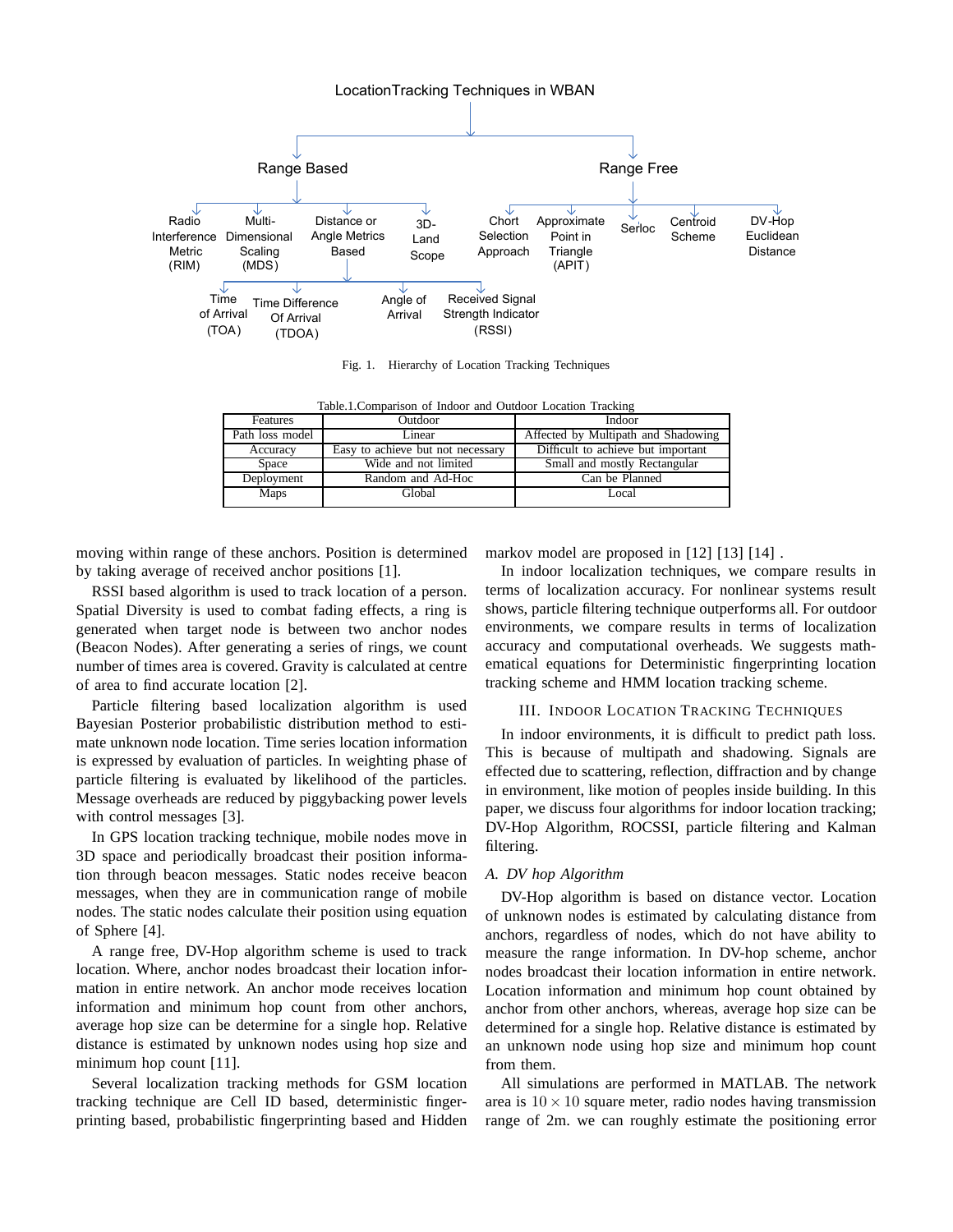

(a) Number of Anchor Nodes  $= 3$ , Number of Unknown Nodes  $= 50$ 



(c) Number of Anchor Nodes = 25 , Number of Unknown Nodes = 50



(b) Error Estimation in Fig.a



(d) Error Estimation in Fig.c

Fig. 2. DV-Hop Algorithm for Location Tracking

of the algorithm with the length of line, longer line length represents longer location error. Basic DV-Hop algorithm performs well on the regular uniform topology. Its performance is not efficient in non uniform topology. All simulations results are taken by changing number of anchor nodes, as number anchor nodes increases location error is minimize. However, one drawback increasing the computational overheads by increasing number of anchor nodes. This scheme not gives accurate results for location tracking.

# *B. ROCSSI Based Location Tracking*

In [2], RSSI based algorithm is used to track the location. RSSI is the function of distance, if the value of RSSI is small, it corresponds to higher estimation error and long distance. To achieve good accuracy due to deficient antenna coverage and multi path interference, spatial diversity is used to combat the fading affects. In RSSI based networks, beacon messages are send periodically. In [7], range free algorithm is used to track relative position to decide the possible target region.

In this process every time a ring is generated when target node is between two anchor nodes (Beacon Nodes). After generating a series of rings, we count the number of times in which area is covered. Every time a ring covers an area, the counter of area is increased by 1. This scheme calculates the gravity center of the area to find the accurate location. In [9] Rings are generated as portray in figure. 3.



Fig. 3. ROCRSSI Based Loaction Tracking

# *C. Location Finding through Particle Filtering*

In [3], particle filtering based localization algorithm is used. Particle filters mostly used in nonlinear systems. This algorithm receives radio signal strength information from beacon messages from its neighbors to infer its position. It uses finite random particles for probability density function sampling. Bayesian Posterior probabilistic distribution method is used to estimate unknown node position. The inference of time series location information is expressed by the evaluation of particles. In the weighting phase of particle filter, we evaluate the likelihood of the particles. The most unlikely particles will be replaced by most likely ones, particles coverage focus a point step by step. we discuss three models for location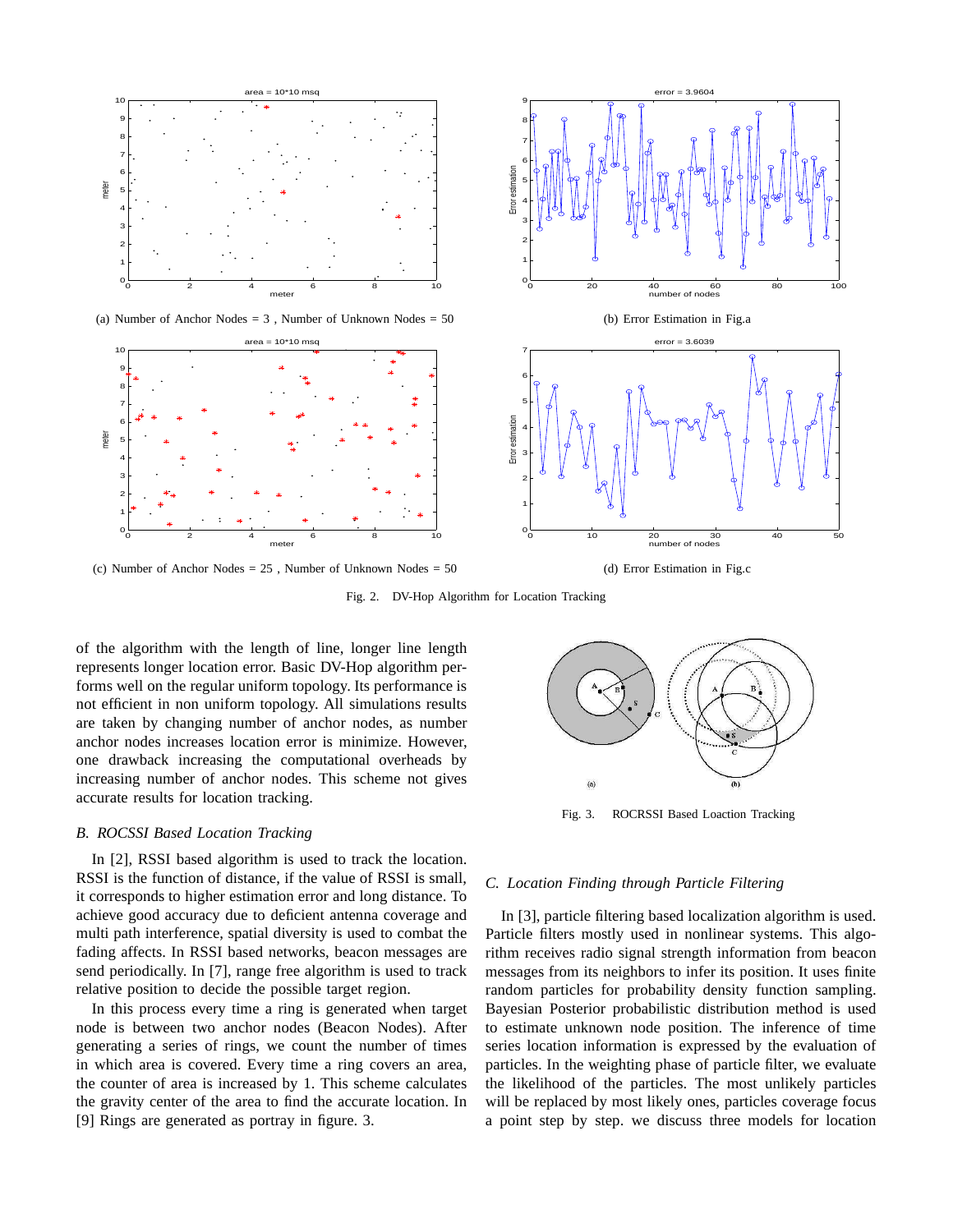**Algorithm 1** RSSI based location tracking

RSSI Propagation  $Number of samples \leftarrow N$ **for all** t=1: T **do** broadcast beacon messages **if**  $t = T$  **then** take mean of sampled received from neighbors  $\sum_{RSSI}$ N **end if** Broadcast RSSI message  $RSSI$  message = Mean of  $RSSI + ID$ RSSI Estimation process inputs Assume that sensor node "S" W ants to conclude its Location A , B , C denotes anchor nodes  $RSSI_{AB}$   $RSSI_{AC}$   $RSSI_{AS}$  are the received signal strength  $Ring set R = ()$ **if**  $D_{AS} > D_{AB}$  and  $D_{AS} < D_{AC}$  **then**  $R_I(A) = D_{AB}$ and Outer Radius W ill equal to  $R_o(A) = D_{AC}$ **end if if**  $RSSI_{AB}$  >  $RSSI_{AS}$  and  $RSSI_{AS}$  >  $RSSI_{AC}$ with A, B, S, and C in same direction **then** S is in shaded area Generate a ring R centered at A with inner radious  $d_1$ and outer radious  $d_2$ 

#### **end if end for**

tracking in particle filtering. These are target model, sensor model and observation model.

**Algorithm 2** Target Model Transitional Probability  $\leftarrow$  states  $p(T)$ Probability at any instant  $\leftarrow$  states  $p(t)$ **if**  $p_{(t-1)} = 0$  and  $p(t) = 1$  **then**  $P_{(T)} = 1$  $P_{(int)} = 1$  means target is present **end if if**  $P_{(t-1)} = 1$  and  $p_{(t)} = 1$  **then**  $p_{(int)} = 0$  and  $p_{(out)} = 1$ means target is absent **end if**

*1) Target Model:* The target in the data is modeled as Binary Markov Process. The target presence variable,  $P_t$ can take on two values, normally,  $P_t = 0$  indicating the absence of target.  $P_t = 1$ , indicates presence of target. At any instant target can present at any point. Disappearance of target means that intensity of target signal strength goes down below Threshold level  $(\mu)$ . We propose transitional probabilities of target initialization and target outage probability  $P_{out}$  is modeled as follows:

$$
P_{int} = P_r(P_t = 1 | P_t - 1 = 0)
$$
 (1)

$$
P_{out} = P_r(P_t = 0|P_t - 1 = 1)
$$
\n(2)

 $P_{int} = 1$  will occur when  $P_r > \mu$ .

*2) Sensor Model:* In [6], sensor model is describe in detail. System of "N" small devices deployed over an area in an attempt to sense a signal transmitted by the target. Placing of anchors can either be regular pattern or deployed in ad-hoc manners. The binary decision is made at each instant "t" on the basis of "M" samples of received signals. At a particular instant "t", each sensor can either be active or inactive. Each active sensor makes a binary decision about whether, target is present or absent.

Energy per sample of a target at  $i_{th}$  sensor in [6] is as:

$$
E_T^2(d_i) = E_{T_o}^2 / d_i^2 \tag{3}
$$

where  $E_{T0}^2$  is energy per sample of target signal at a distance of 1 unit and  $d_i$  denotes distance between target at  $i_{th}$  sensor.

Each sensor performs an assumption test between  $A<sub>o</sub>$  (target absence) and  $A_1$  (Target presence) assumption model.  $A_0$ indicates that energy received from target is negligible and target is apart from the sensor. Thus under  $A<sub>o</sub>$ , G is Gaussian Vector, whose elements are independent with variance  $\sigma_n^2$ . Similarly  $A_1$  indicates that energy is received from target is significant and target is closer to the sensor. Under  $A_1$ , G is Gaussian Vector whose elements are independent Variance  $\sigma_N^2 + E_N^2(d_i)$  in [6] is as:

$$
A_0 = \sigma_N^2 \tag{4}
$$

$$
A_1 = \sigma_N^2 + E_N^2(d_i) \tag{5}
$$

$$
P(y : A_1) = \frac{1}{\sqrt{2\pi[\sigma_N^2 + E_N^2(d_i)]}} e^{-\frac{y}{2(\sigma_N^2) + E_N^2(d_i)}} \quad (6)
$$

$$
P(y : A_0) = \frac{1}{\sqrt{2\pi\sigma_N^2}} e^{-\frac{y}{2(\sigma_N^2)}}\tag{7}
$$

We propose conditional probability that event  $A_0$  occurs:

$$
P(y; A_0|y; A_1) = \frac{P(y; A_1 \times y; A_0)}{P(y; A_1)}
$$
(8)

Applying conditional probability that event  $A_1$  occurs:

$$
P(y; A_1|y; A_0) = \frac{P(y; A_0 \times y; A_1)}{P(y; A_0)}
$$
(9)

*3) Observation Model:* The number of active sensors determines the size of observation vector. Vector  $Z_k$  contains binary observations from each active sensor at a given time  $k$ . If target is not detects, corresponding element of  $z_k$  becomes zero, otherwise one.

Probability distribution of single node in [6] is modeled as:

$$
p(z_k(i)|x_k) = [P_D(di)]^{z_k(i)}[1 - P_D(di)]^{1 - z_k(i)} \tag{10}
$$

The probability distribution of vector  $z_k$  in [6] is:

$$
p(z_k(i)|x_k) = \prod_{i=1}^n [PD(di)]^{z_k(i)} [1 - PD(di)]^{1 - z_k(i)} \quad (11)
$$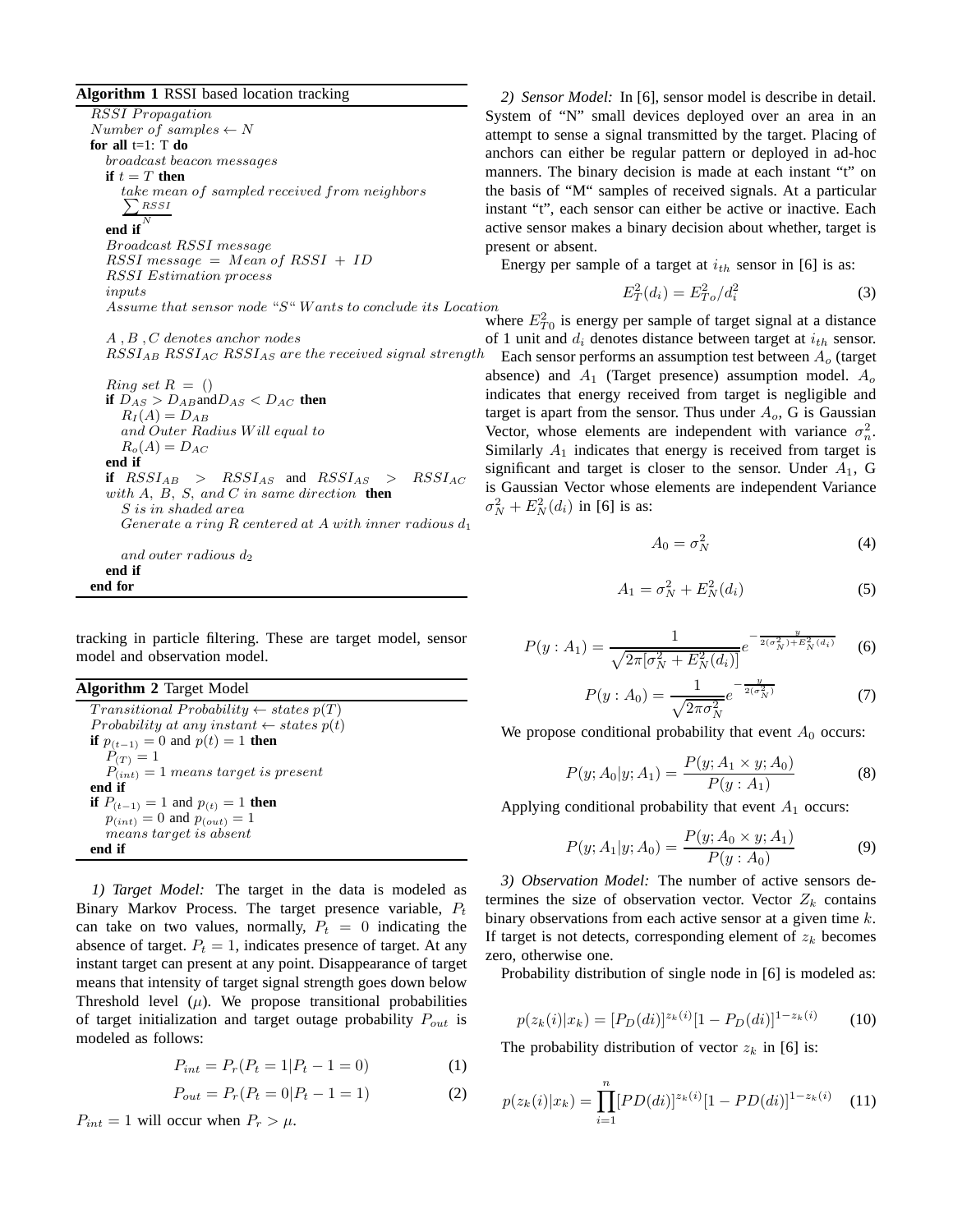# **Algorithm 3** Sensor model

 $N =$  number of devices deployed in regular or adhoc manners  $t \; states \leftarrow time \; instant$  $d_i$ states  $\leftarrow$  distance between target and  $i_{th}$  sensor  $M states \leftarrow Samples~of~received~signals$  $Energy\ per\ sample\ of\ transmitted\ signal\leftarrow E_{t_0}^2$ Energy received per sample of target at ith sesor is  $E_N^2(d_i) = \frac{E_{t_0}^2}{d_i^2}$  $target$  absence  $\leftarrow$  states(A<sub>0</sub>) target presence  $\leftarrow$  states  $(A_1)$ **if**  $\overline{A}_1 = \sigma_N^2 + E_N^2(d_i)$  **then** means target is present **else**  $\{A_1 = \sigma_N^2\}$ target is absent **end if** Applying condition probability  $P(y; A_0|y; A_1) = \frac{P(y; A_1*y; A_0)}{P(y; A_1)}$ where  $P(y: A_1) = \frac{1}{\sqrt{2\pi[\sigma_N^2 + E_N^2(d_i)]}} e^{-\frac{y}{2(\sigma_N^2) + E_N^2(d_i)}}$ and  $P(y : A_0) = \frac{1}{\sqrt{2\pi \sigma_N^2}}$  $e^{-\frac{y}{2(\sigma_N^2)}}$  $P(y; A_1|y; A_0) = \frac{P(y; A_0*y; A_1)}{P(y; A_0)}$  $P(y; A_1|y; A_0) \leftarrow$  states probability of  $A_1$  occurance

# *D. Kalman Filtering*

Kalman filters are mostly used in linear systems, however these systems are very few in numbers in world. priori and posterior probability distribution of Kalman filter is Gaussian. Bayesian probability distribution process helps to model the kalman filter. This probability distribution function is discussed below:

*1) General Bayesian Tracking Model:* Motion of a person modeled using general bayesian tracking model in [11] as follows:

$$
x_k = f_k(x_{k-1}, u_{k-1}, w_k)
$$
 (12)

$$
z_k = h_k(w_k, u_k, v_k)
$$
\n<sup>(13)</sup>

Current location of person modeled by a nonlinear function  $f_k$ , which depends on the previous location.  $h_k$  is a nonlinear observation function. Current location of person can be estimated at each step recursively with update and prediction stage.

*2) Prediction Stage:* In [11], prediction stage is modeled as:

$$
p(x_k|z_{1:k-1}) = \int p(x_k|x_{k-1})p(x_{k-1}|z_{1:k-1})d_{x_{k-1}} \quad (14)
$$

*3) Update Stage:* In [11],m update stage is modeled as:

$$
p(x_k|z_{1:k}) = \frac{p(z_k|x_k)p(x_k|z_{1:k-1})}{p(z_k|z_{1:k-1})}
$$
(15)

$$
p(x_k|z_{1:k-1}) = \int p(z_k|x_k)p(x_k|z_{1:k-1})d_{x_k}, \qquad (16)
$$

If observation and process noise are assumed to be Gaussian then general filtering reduces to a Kalman filter.

*4) Kalman filter:* Kalman filters measurement equations in [11] are as follows:

$$
x_k = f_k x_{k-1} + w_k, w_k \sim N(0, Q), X(0) \sim N(X(0), V(0))
$$
\n(17)

$$
Z_K = H_k x_k + v_k, v_k \sim N(0, R) \tag{18}
$$

The measurement and process noise are defined covariance matrix  $Q$  and  $R$  and assumed to be independent

The prediction and update stage of Kalman filter is given by following equations from [11] is.

*5) Predict stage for Kalman filter:*

$$
Z_k^{\wedge} = F_{x_k - 1}^{\wedge}, \tag{19}
$$

$$
Z_k^- = F_{p_{k-1}} F^T + Q,\t\t(20)
$$

*6) Update stage for Kalman filter:*

$$
k_k = p_k^- H^T (H P_k^- H^T + R)^{-1}
$$
 (21)

$$
x_k^{\wedge} = x_k^- + K_k(Z_k - H_{xk}^{\wedge} -) \tag{22}
$$

$$
P_k = (1 - k_k H)p_k^- \tag{23}
$$

Initially current location is predict using previous location. The estimations are updated using weighted observations by the Kalman gain  $(k_k)$ . If the variance is high, process noise variance matrix  $R$  will be large, thus decreases Kalman gain and effects observation. Kalman gain becomes small, if posteriori error variance  $p_k$  is low, it gives more significance to the prediction.

### *E. Simulation results for particle and kalman filters*

All simulations are performed in the MATLAB. Reason behind selection this tool is necessary matrix operations are implemented to program Particle filter and Kalman Filter.

All simulations are performed for the case, where initial state is known, true state of target is provided to the filter. In our case 50 particles are used and senors are randomly distributed. Figure. 4-a shows probability distribution function at a specific time interval in discrete and continuous manners for particle filter. In figure. 4-b, we estimate RMS error for particle filter and kalman filter. Results shows estimated error for kalman filter and particle filter at specific time step. The estimated error for kalman filter is 0.92679 and estimated error for particle filter is 0.62056. We suggest, in a random and nonlinear systems particle filter is best suited among all of four location tracking techniques discussed for indoor environments. Particle filter is accurate location tracking technique, however implies greater computational overheads is major drawback.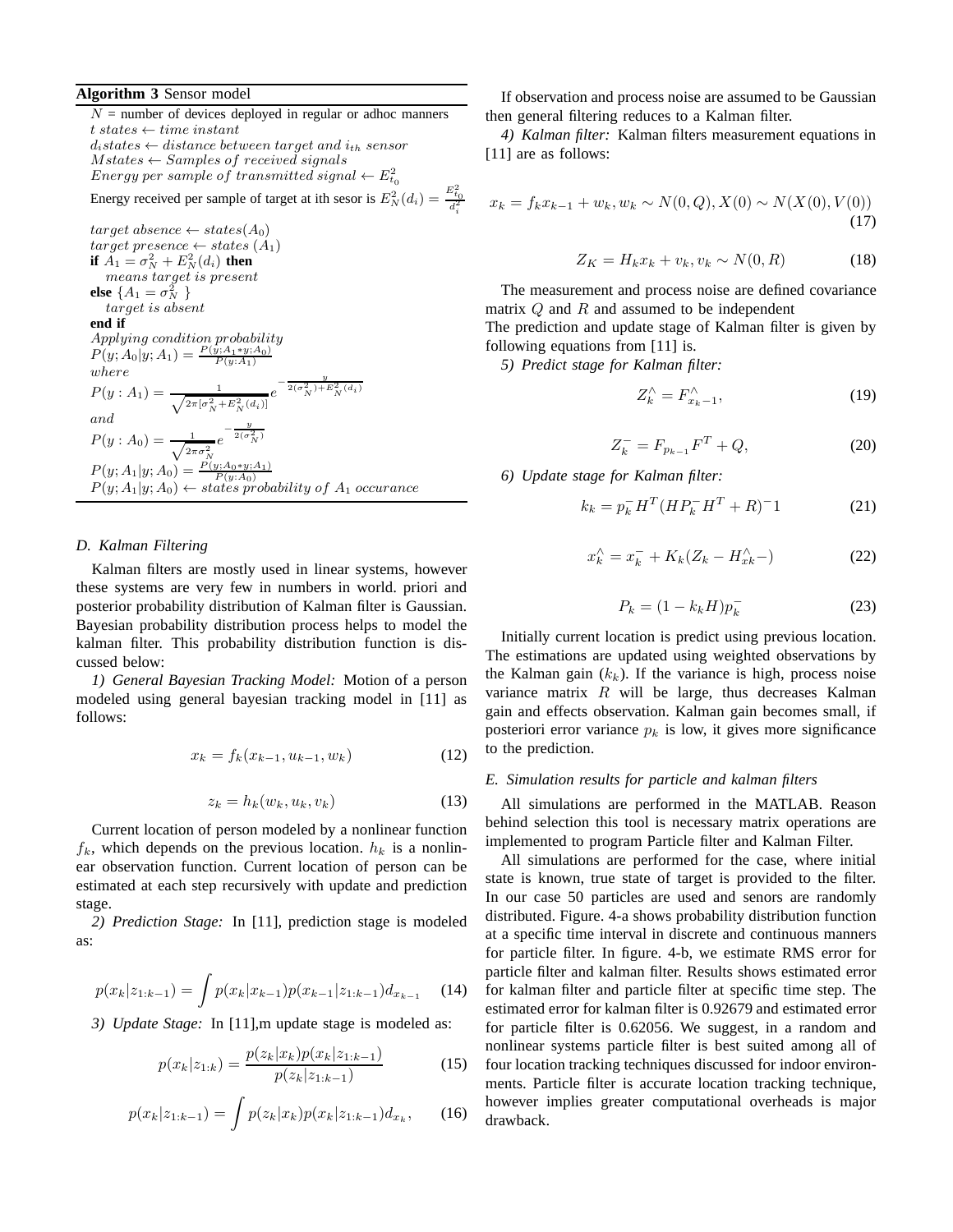

Fig. 4. Location Tracking Through Particle and Kalman Filter

#### IV. OUTDOOR LOCATION TRACKING TECHNIQUES

In outdoor, environments path loss prediction is easier, because path is mostly line of sight between mobile and source. GSM based tracking techniques, includes Cell ID based, Deterministic fingerprints based, Probabilistic fingerprints based, HMM location tracking and GPS based location tracking are proposed for Outdoor environments.



Fig. 5. Cell ID based location tracking technique.Mobile station is within cell C3

### *A. GSM Based Tracking*

In [1], GSM technique is used for location in WBASNs. GSM network is divided into numbers of cells and each cell contains Base Transceiver Station. Numbers of BTS are controlled by Base Station Controller (BSC) and also many BSC's are controlled by many MSC. GSM has licensed band of frequencies and do not suffer from interference. In this scheme all the BTS act as an anchor node and mobile node is moving within the range of these anchors. As soon as a mobile node receives announcements from these anchors, it is able to determine that it is in intersection of the circles centered at these anchors. Position is determined by taking average of received anchor positions.

GSM based localization is available on cell phones, which presents "80" to "90" percent. GSM systems are mainly RSSI based and it is a function of distance. GSM localization techniques are further divided in Cell ID based, Deterministic fingerprinting techniques, Probabilistic fingerprinting technique and HMM location tracking techniques.

*1) Cell ID based Tracking:* Cell ID based positioning does not require any upgarde of network equipments and is simple and economic. Location accuracy depends on cell size. Accuracy of this localization scheme ranges from some meters to kilometers. In cell ID based localization technique BTS covers a number of cells, each cell identified by unique cell ID  $(C_1, C_2, C_3)$  in fig. 10. A mobile station (MS) continuously select a cell, exchanges data and signaling traffic with corresponding BTS. Cells are formed in shape of cluster. MS always knows ID of current cluster, each cell in cluster is identified by Local Area Identifier (LAI), such techniques require database from cell towers.

*2) Deterministic Fingerprinting Based Tracking:* In [13], Deterministic Fingerprinting Based Location tracking techniques, this technique stores information about the received RSSI from different based stations at different locations. This process is usually constructed in offline phase. During Location tracking phase, the K-Nearest Neighbors (KNN) algorithm is used, where received RSSI at an unknown position is compared to RSSI signatures in the fingerprint. Closest location in fingerprint returned as estimated location in terms of Euclidian distance in RSSI spaced.

We proposed mathematical equation for nearest neighbor method simply calculates the Euclidean distance between current RSSI reading in tracking phase and each reference point fingerprint in offline phase.

$$
E_D = \sqrt{\sum_{i=1}^{N} (RSSI_T - RSSI_{FP})^2}
$$
 (24)

Where  $E_D$  = Euclidean distance between current RSSI reading in tracking phase and reference point fingerprint in offline phase.

 $RSSI_T$  = RSSI receive in tracking phase.  $RSSI_{FP}$  = RSSI received in off line phase.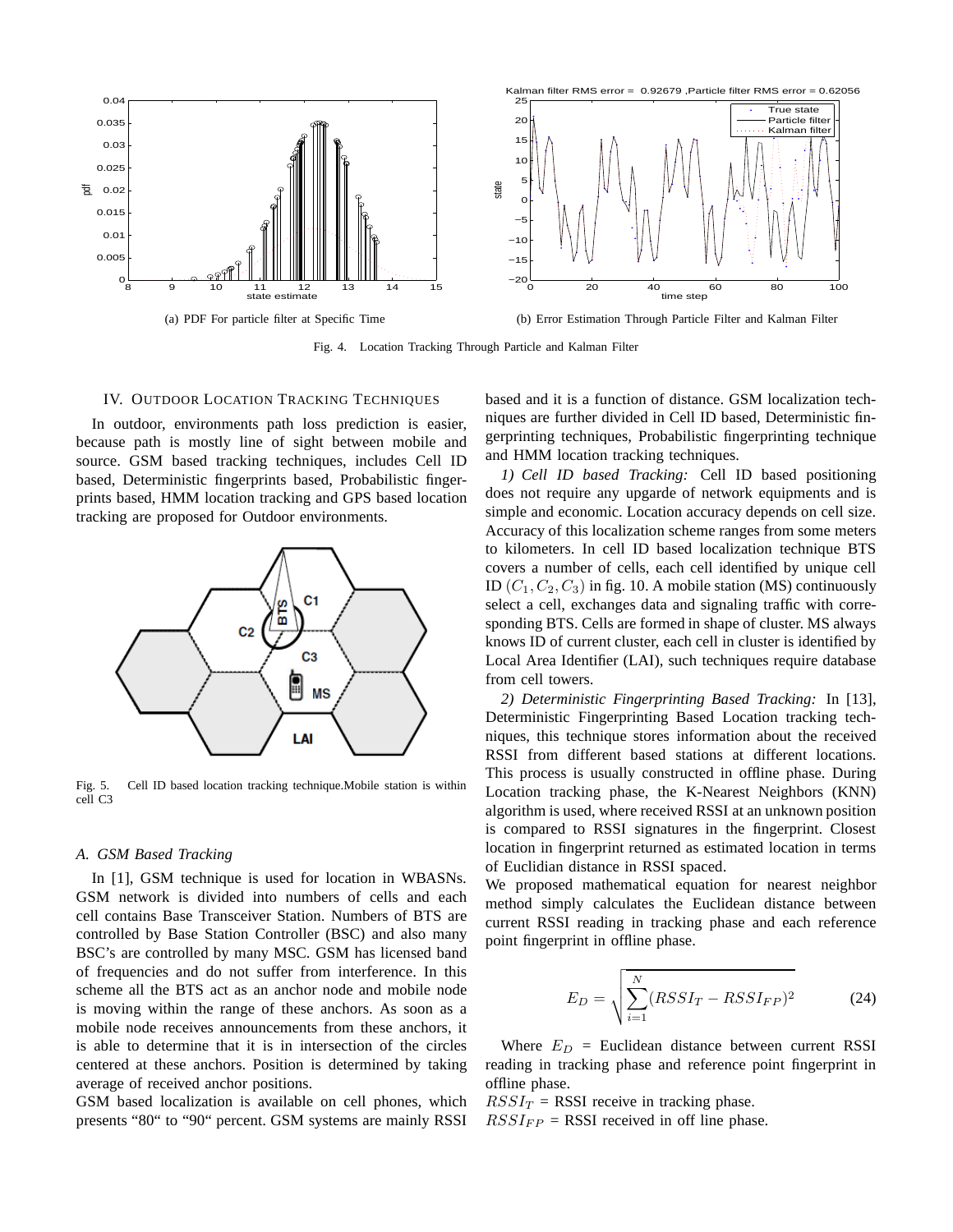Deterministic fingerprinting provide higher accuracy, however require searching a large database than cell ID Based technique and constructing a fingerprint also time consuming process.

*3) Probabilistic Fingerprinting Based Tracking:* In [13], probabilistic location tracking techniques provide more accurate location. However constructing a probabilistic fingerprint is more complex and challenging. To construct a signal strength histogram for certain amount of time, we need to stand at each fingerprint. This process add significant overhead for fingerprinting construction process. Cell sense addresses this challenge by using gridding. In this approach area of interest divided into number of grids, for each grid a histogram is constructed. This technique removes extra overheads and also helps to reduce the fingerprint size by increasing the grid cell size. This approach works in two phases, offphase and online phase.

Offline phase construct signal strength histogram for RSSI received at each location of fingerprint for each cell. To avoid fingerprint construction overheads, area of interest is divided into cells. The histogram is constructed for each cell tower by using fingerprints locations inside the cell, rather than each fingerprint point in figure . 6.



Fig. 6. Cellsence approach for figerprint construction

During Online phase user is standing at an unknown postion "l" receiving signal strength vector  $s = (s_1, \ldots, s_q)$ , maximum probability to received signal strength "s" from cell tower  $\frac{d}{dt}$  at location "l" is in [13] is modeled as:

$$
p(s|l) = \prod_{i=1}^{q} \prod_{j=1}^{N} p(s_{i,j}|l)
$$
 (25)

where  $s_{i,j}$  represents the  $j^{th}$  sample from the  $i^{ith}$  stream.

*4) Hidden Markov Model based Tracking:* HMM location tracking technique proposed in [14]. This technique is based on GSM localization using only RSSI information from associated cell tower. The area of interest is divided into grids, as shown in fig.11. HMM technique include two phases: offline phase and online phase.

Offline phase is used to construct HMM and estimates its parametes. Each state represents a location in the discrete physical space and observation from a state represents the RSSI readings from adjacent cell towers. The parameters of this phase are  $(S, V, A, B, \pi)$ . These parameters are estimated in [14] as:

S: Each state in model represents a physical grid, " $N''$ number of grid cells and number of states.

 $V$ : At every state, the set of observations related to several pairs that received inside cell.

A: Estimate the transistion state matrix.

B: Estimate the observation probability at each state.

 $\pi$ : If initial state is known, it can be used as it is, if any information is not available then steady state probability distribution  $\pi_{ss}$  can be used to estimate the initial state distribution. This distribution estimated by transition probability matrix, A as  $\pi_{ss}A = \pi_{ss}$ .

During online phase, user is moving in the area of interest RSSI information is received from the adjacent cell only. History of RSSI values from adjacent cell tower is used to estimate user location. Given the sequence of observations of length T,  $O = (O_1, \dots, 0_T)$ . To find user location at the end of sequence, probable sequence of sates  $Q = (q_1, \ldots, q_t)$ gives sequence of observations.  $q_t$  is returned as estimated user location.

We propose the steady state probability by using markov probability distribution as Prediction probability of steady state in fig . 7 is estimated as:

$$
p(\pi_t) = \sum_{\pi_{t-1}=1}^{N} p(\pi_t | \pi_{t-1}) p(\pi_{t-1})
$$
 (26)

 $P(\pi t)$  is probability of being at location  $\pi$  at time "t".  $p(\pi_t|\pi_{t-1})$  is the probability of being at location  $\pi$  at time t given previous location  $\pi$  at time  $t - 1$ . This process search space to most likely region based on object motion.

Correction step

We modeled the observations corresponding to different pairs that received inside this cell as

$$
p(\pi_t|V) = p(V|\pi_t)p(\pi_t)N
$$
\n(27)

 $P(\pi_t|v)$  is the probability of being at location  $\pi$  at time t, given the RSSI value V, received at time t.  $P(V | \pi_t)$ is the probability of having RSSI values V and  $p(\pi_t)$  is probability of being at that location (from prediction step). N is normalized factor. In this technique, incresing the observation sequence lengths add more information and increase accuracy, however increase latency. HMM is more accurate location technique among all of them discussed in this section.

#### *B. GPS Based Location Tracking*

Global Positioning system (GPS) is considered most well known location tracking technique for outdoor environment. However, GPS is not available in many cell phones, consumes a lot of energy because direct line of sight to satellite is required. Extra chips for location tracking are required, thus